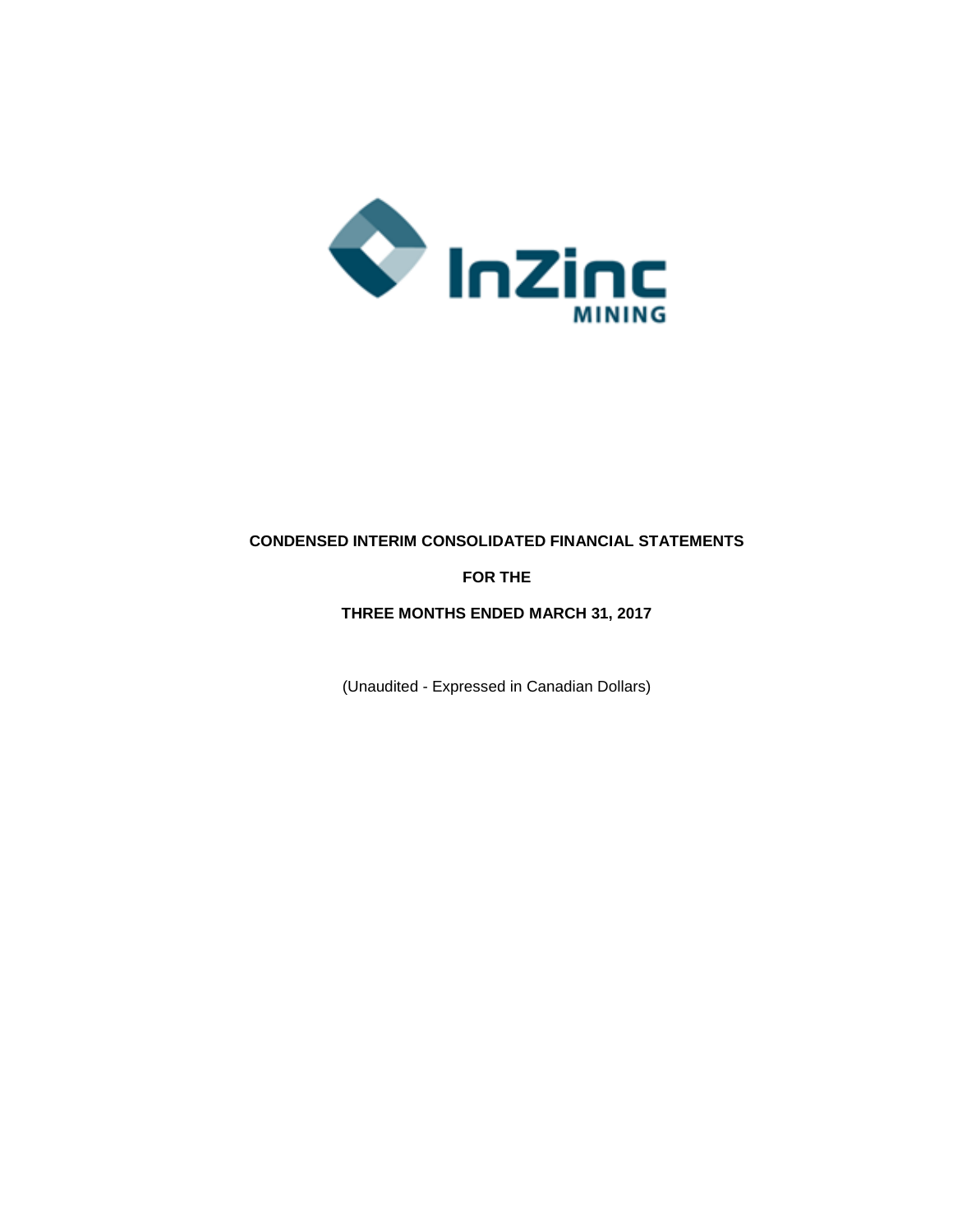# **NOTICE OF NO AUDITOR REVIEW OF CONDENSED INTERIM CONSOLIDATED FINANCIAL STATEMENTS**

The accompanying unaudited condensed interim consolidated financial statements for InZinc Mining Ltd. for the three months ended March 31, 2017 have been prepared by and are the responsibility of the Company's management.

The auditor of InZinc Mining Ltd. has not performed a review of the unaudited condensed interim consolidated financial statements for the three months ended March 31, 2017.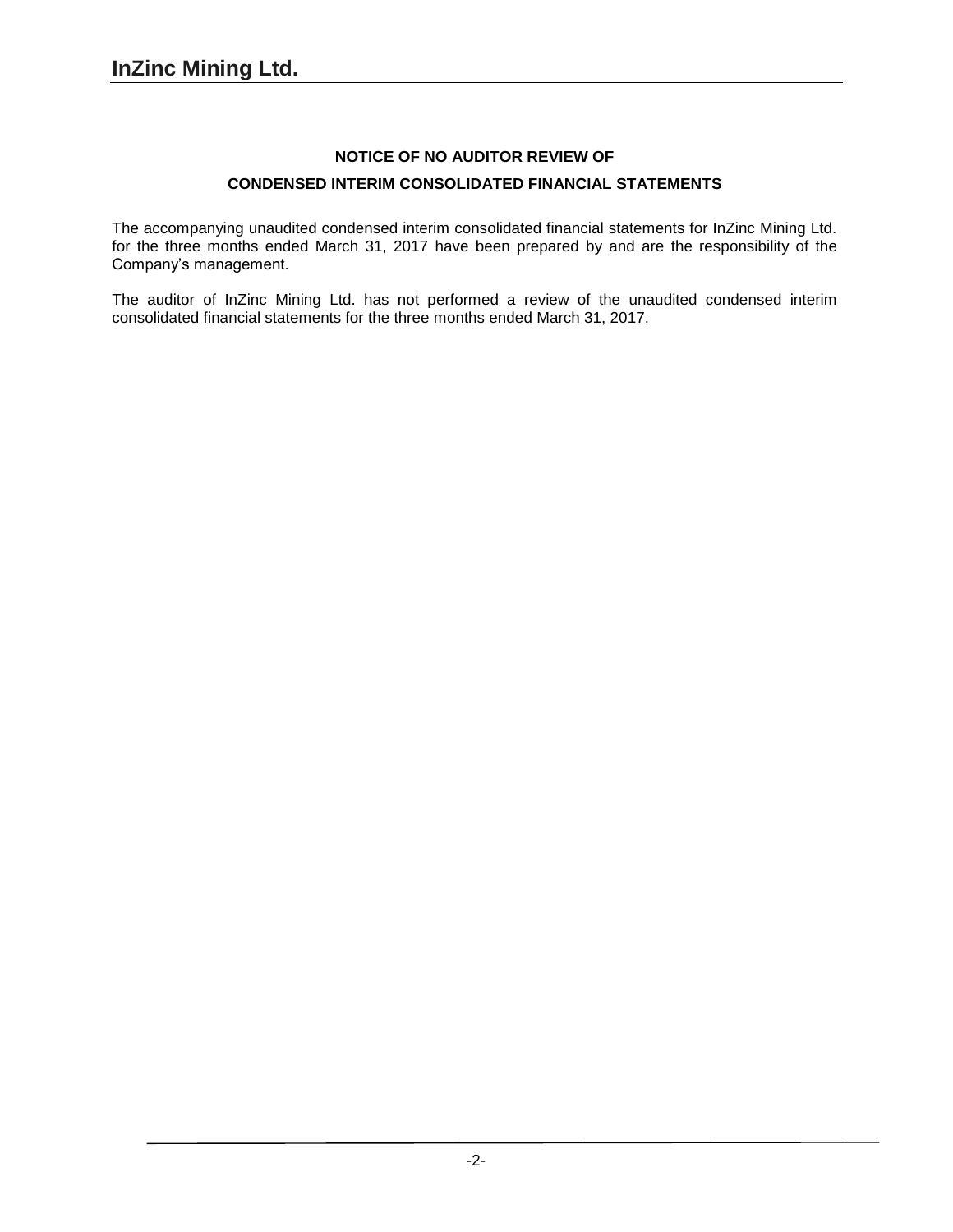|                                                   | March 31,<br>2017 | December 31,<br>2016 |
|---------------------------------------------------|-------------------|----------------------|
| <b>ASSETS</b>                                     |                   |                      |
| Current                                           |                   |                      |
| Cash (Note 4)                                     | \$<br>459,841     | \$<br>482,729        |
| Receivables (Note 5)                              | 7,435             | 35,294               |
| Prepaids                                          | 18,361            | 13,870               |
| Marketable securities (Note 6)                    | 1,708             | 1,874                |
|                                                   | 487,345           | 533,767              |
| Reclamation deposit (Note 7)                      | 126,251           | 127,360              |
| Exploration and evaluation assets (Note 7)        | 5,723,471         | 5,669,667            |
|                                                   | \$6,337,067       | \$6,330,794          |
| <b>LIABILITIES</b><br>Current                     |                   |                      |
| Accounts payable and accrued liabilities (Note 8) | \$<br>53,044      | \$<br>49,427         |
|                                                   | 53,044            | 49,427               |
| <b>SHAREHOLDERS' EQUITY</b>                       |                   |                      |
| Share capital (Note 9)                            | 14,171,941        | 14,033,941           |
| Reserves - share-based                            | 354,989           | 374,353              |
| Reserves - accumulated other comprehensive loss   | (581)             | (415)                |
| Deficit                                           | (8,242,326)       | (8, 126, 512)        |
|                                                   | 6,284,023         | 6,281,367            |
|                                                   | \$<br>6,337,067   | \$<br>6,330,794      |

# **CONDENSED INTERIM CONSOLIDATED STATEMENTS OF FINANCIAL POSITION**

(Unaudited - Expressed in Canadian funds)

*Nature of operations and going concern (Note 1) Subsequent event (Note 15)*

Approved on behalf of the Board:

*"Wayne Hubert" "K.M. Curtis"*

Wayne Hubert, Director K.M. Curtis, Director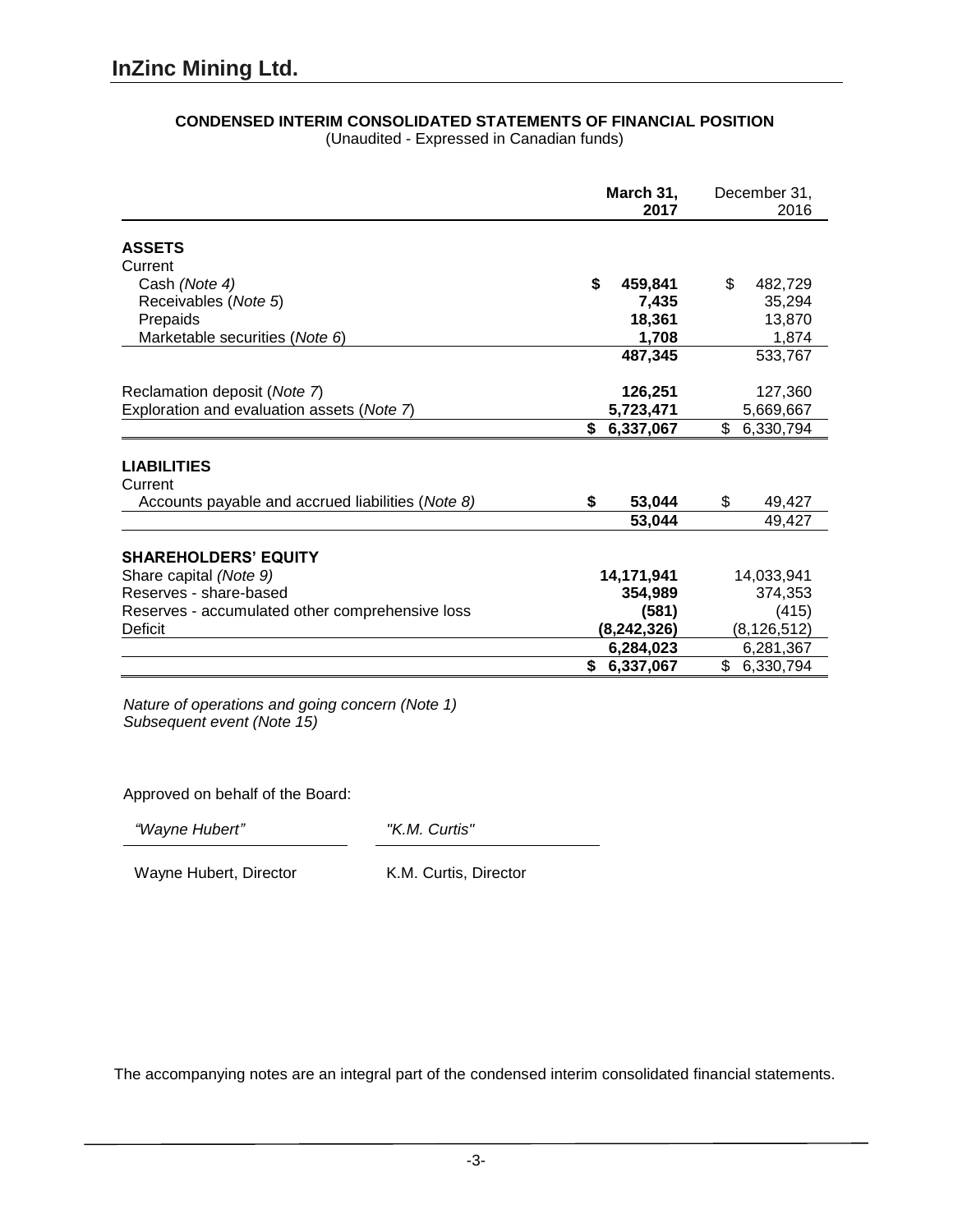#### **CONDENSED INTERIM CONSOLIDATED STATEMENTS OF LOSS AND COMPREHENSIVE LOSS** (Unaudited - Expressed in Canadian funds)

|                                            | For the three months ended |            |    |            |
|--------------------------------------------|----------------------------|------------|----|------------|
|                                            |                            | March 31,  |    | March 31,  |
|                                            |                            | 2017       |    | 2016       |
|                                            |                            |            |    |            |
| <b>EXPENSES</b>                            |                            |            |    |            |
| Communication and investor relations       | \$                         | 28,553     | \$ | 3,574      |
| Filing and regulatory                      |                            | 6,031      |    | 6,251      |
| Foreign exchange loss                      |                            | 1,181      |    | 15,401     |
| Management fees (Note 10)                  |                            |            |    | 21,000     |
| Office and miscellaneous                   |                            | 25,846     |    | 7,777      |
| Professional fees (Note 10)                |                            | 12,911     |    | 5,163      |
| Rent (Note 10)                             |                            | 2,250      |    | 6,000      |
| Share-based compensation (Notes 9 and 10)  |                            | 20,636     |    |            |
| Travel                                     |                            | 19,051     |    |            |
|                                            |                            | (116, 459) |    | (65, 166)  |
|                                            |                            |            |    |            |
| Interest income                            |                            | 645        |    | 1,067      |
|                                            |                            |            |    |            |
| Loss for the period                        |                            | (115, 814) |    | (64,099)   |
| Unrealized loss on marketable securities   |                            | (166)      |    |            |
|                                            |                            |            |    |            |
| Loss and comprehensive loss for the period | \$                         | (115,980)  | \$ | (64,099)   |
|                                            |                            |            |    |            |
| Basic and diluted loss per common share    | \$                         | (0.00)     | \$ | (0.00)     |
|                                            |                            |            |    |            |
| Weighted average shares outstanding        |                            | 72,670,975 |    | 72,205,419 |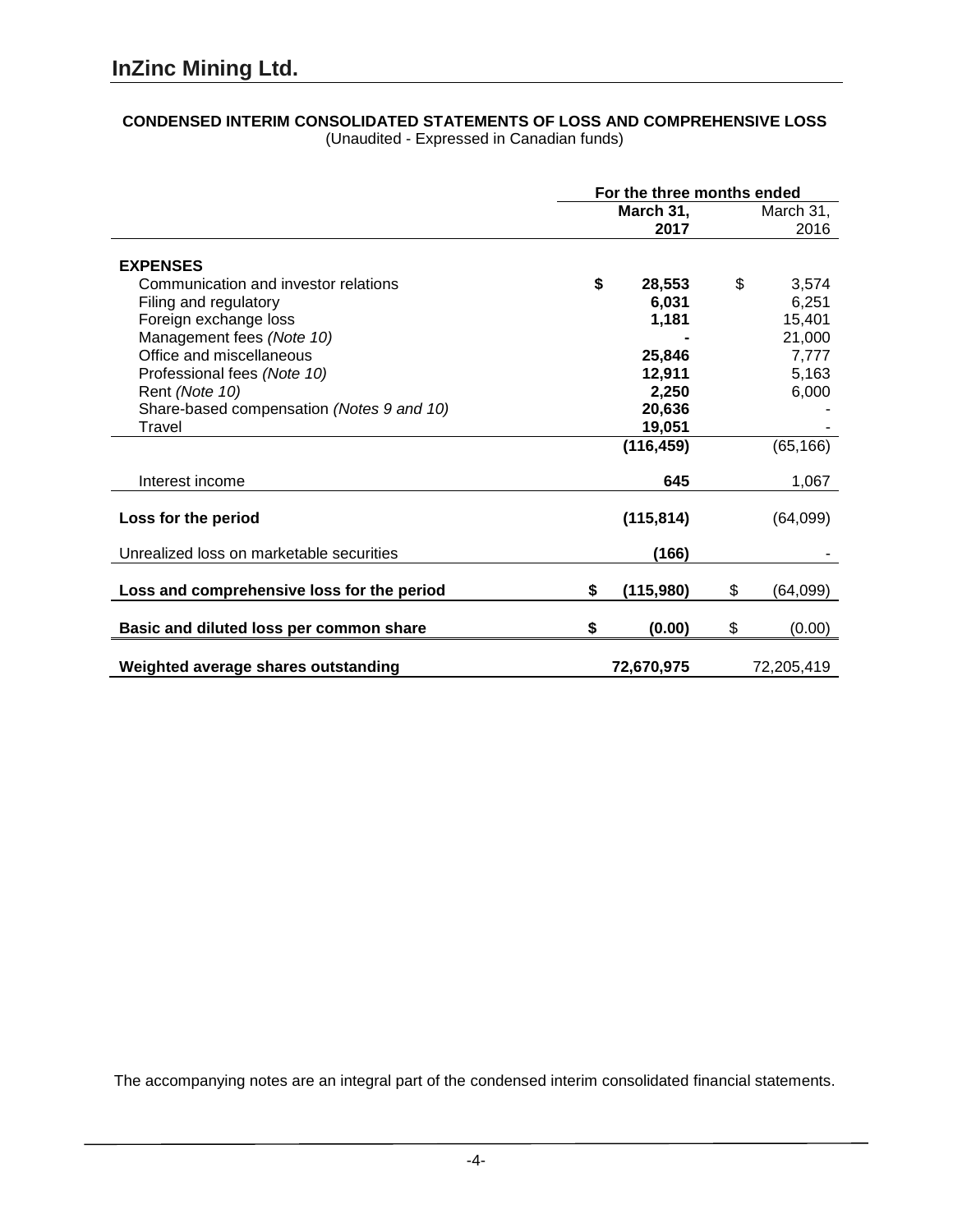### **CONDENSED INTERIM CONSOLIDATED STATEMENTS OF CHANGES IN SHAREHOLDERS'**

**EQUITY**

(Unaudited - Expressed in Canadian funds)

|                                  |               |                              |                 | <b>Reserves -</b>           |                  |              |
|----------------------------------|---------------|------------------------------|-----------------|-----------------------------|------------------|--------------|
|                                  |               |                              | <b>Reserves</b> | <b>Accumulated</b><br>Other |                  |              |
|                                  | <b>Shares</b> | <b>Share</b>                 | - Share-        | <b>Comprehensive</b>        |                  |              |
|                                  | <b>Issued</b> | <b>Capital</b>               | based           | Loss                        | <b>Deficit</b>   | <b>Total</b> |
| Balance December 31, 2015        | 72,205,419    | \$13,928,534                 | \$229,240       | \$<br>(1, 332)              | \$(7,631,155)    | \$6,525,287  |
| Loss for the period              |               |                              |                 |                             | (64,099)         | (64, 099)    |
| Balance March 31, 2016           | 72,205,419    | \$13,928,534                 | \$229,240       | \$<br>(1, 332)              | \$ (7,695,254)   | \$6,461,188  |
|                                  |               |                              |                 |                             |                  |              |
| <b>Balance December 31, 2016</b> | 72,655,419    | \$14,033,941                 | \$374,353       | \$<br>(415)                 | \$ (8, 126, 512) | \$6,281,367  |
| Shares issued for exploration    |               |                              |                 |                             |                  |              |
| and evaluation assets            | 200,000       | 48,000                       |                 |                             |                  | 48,000       |
| Options exercised                | 500,000       | 90,000                       | (40,000)        |                             |                  | 50,000       |
| Share-based compensation         |               |                              | 20,636          |                             |                  | 20,636       |
| Unrealized loss on               |               |                              |                 |                             |                  |              |
| marketable securities            |               | -                            |                 | (166)                       |                  | (166)        |
| Loss for the period              |               | $\qquad \qquad \blacksquare$ |                 |                             | (115, 814)       | (115, 814)   |
| Balance March 31, 2017           | 73,355,419    | \$14,171,941                 | \$354,989       | \$<br>(581)                 | \$ (8, 242, 326) | \$6,284,023  |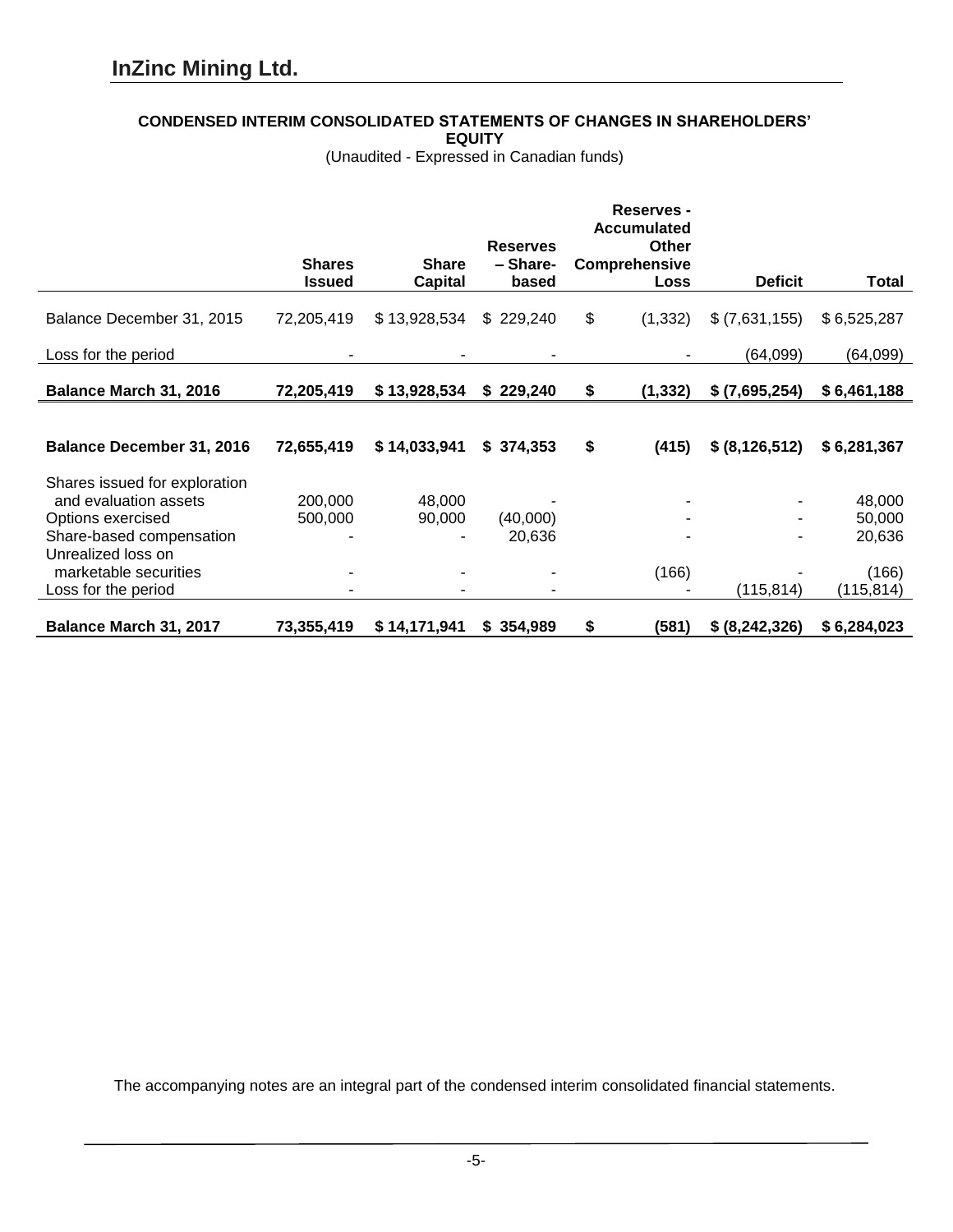# **CONDENSED INTERIM CONSOLIDATED STATEMENTS OF CASH FLOWS**

(Unaudited - Expressed in Canadian funds)

|                                                 | For the three months ended |                |  |
|-------------------------------------------------|----------------------------|----------------|--|
|                                                 | March 31, 2017             | March 31, 2016 |  |
| <b>OPERATING ACTIVITIES</b>                     |                            |                |  |
| Loss for the period                             | \$<br>(115, 814)           | \$<br>(64,099) |  |
| Items not involving cash:                       |                            |                |  |
| Share-based compensation                        | 20,636                     |                |  |
| Unrealized foreign exchange loss on reclamation |                            |                |  |
| deposit                                         | 1,109                      | 8,242          |  |
| Change in operating assets and liabilities:     |                            |                |  |
| Decrease (increase) in receivables              | 27,859                     | (2, 188)       |  |
| Decrease (increase) in prepaids                 | (4, 491)                   | 4,608          |  |
| Increase (decrease) in accounts payable and     |                            |                |  |
| accrued liabilities                             | 3,617                      | (9,816)        |  |
| Cash used in operating activities               | (69, 084)                  | (63, 253)      |  |
|                                                 |                            |                |  |
| <b>FINANCING ACTIVITY</b>                       |                            |                |  |
| Proceeds from option exercise                   | 50,000                     |                |  |
| Cash provided by financing activity             | 50,000                     |                |  |
|                                                 |                            |                |  |
| <b>INVESTING ACTIVITY</b>                       |                            |                |  |
| Exploration and evaluation assets               | (5,804)                    | (3, 446)       |  |
| Cash used in investing activity                 | (5,804)                    | (3, 446)       |  |
|                                                 |                            |                |  |
| Decrease in cash during the period              | (22, 888)                  | (66, 699)      |  |
|                                                 |                            |                |  |
| Cash, beginning of period                       | 482,729                    | 784,188        |  |
|                                                 |                            |                |  |
| Cash, end of period                             | \$<br>459,841              | \$<br>717,489  |  |

*Supplemental disclosure with respect to cash flows (Note 11)*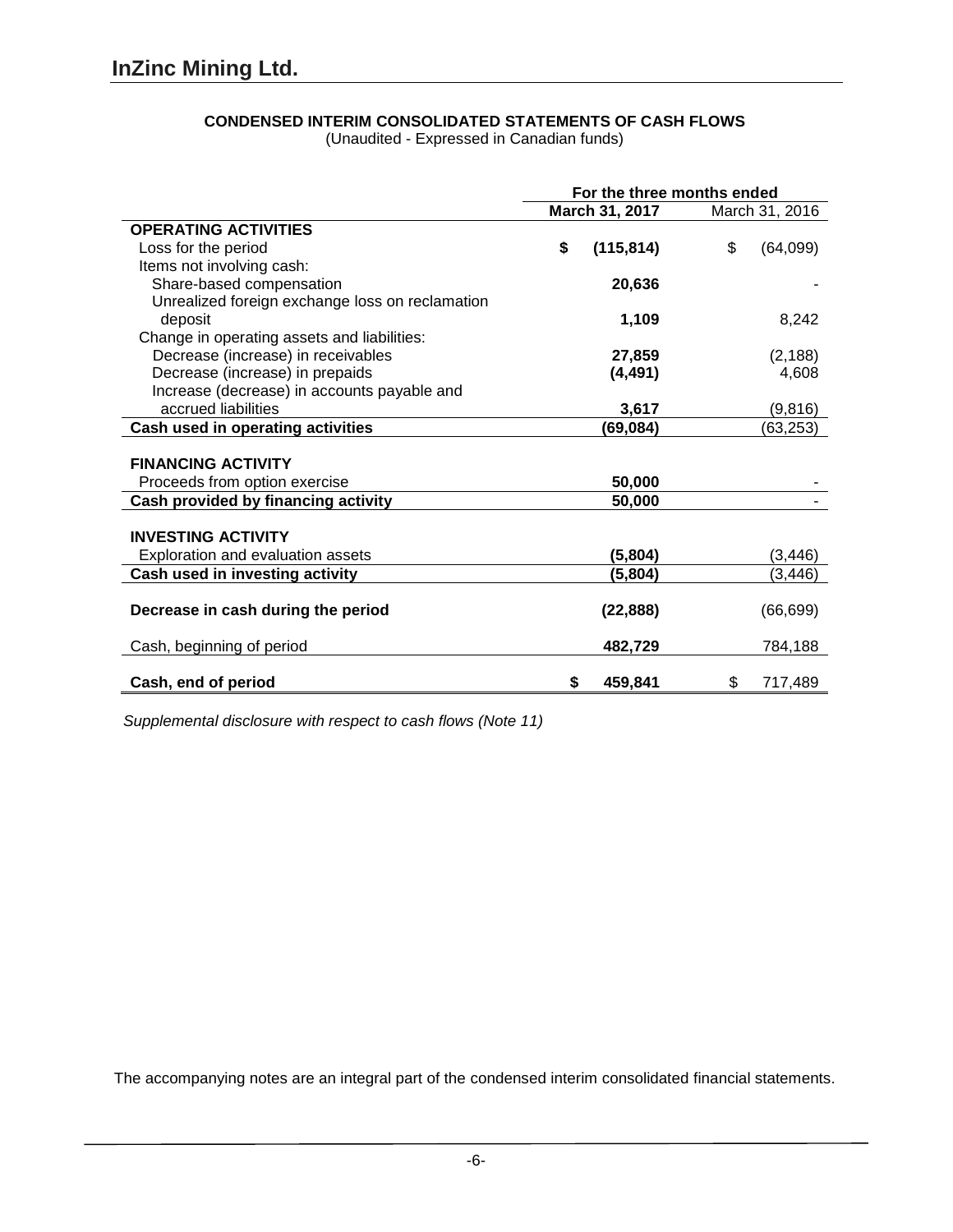# **1. NATURE OF OPERATIONS AND GOING CONCERN**

InZinc Mining Ltd. (the "Company") was incorporated on October 24, 1997 under the laws of British Columbia and was continued under the Canada Business Corporations Act in June, 2002. The Company's head office is at 912 - 1112 West Pender Street, P.O. Box 48268, Station Bentall Centre, Vancouver, BC, V7X 1A2. The Company is listed on the TSX Venture Exchange ("TSX-V") under the trading symbol IZN.V.

The Company's principal business activities include the acquisition and exploration of mineral exploration and evaluation assets. Its current focus is on a mineral property domiciled in the United States. The Company has recently acquired an exploration and evaluation asset in Canada. The Company has not yet determined whether its exploration and evaluation assets contain ore reserves that are economically recoverable. The recoverability of the amounts shown for exploration and evaluation assets are dependent upon the existence of economically recoverable reserves, the ability of the Company to obtain necessary financing to complete the development of those reserves and upon future profitable production. To date, the Company has not earned any revenues and is considered to be in the exploration stage.

These condensed interim consolidated financial statements have been prepared assuming the Company will continue on a going-concern basis. The Company has incurred losses since its inception and the ability of the Company to continue as a going-concern depends upon its ability to raise adequate financing and to develop profitable operations. The condensed interim consolidated financial statements do not include adjustments to amounts and classifications of assets and liabilities that might be necessary should the Company be unable to continue operations. These material uncertainties may cast significant doubt upon the Company's ability to continue as a going concern.

The continuance of the Company's operations is dependent on obtaining sufficient additional financing in order to realize the recoverability of the Company's investments in exploration and evaluation assets which is dependent upon the existence of economically recoverable reserves and market prices for the underlying minerals. Management closely monitors metal commodity prices, individual equity movements and the stock market to determine the appropriate course of action to be taken by the Company if favourable or adverse market conditions occur.

### **2. BASIS OF PRESENTATION**

### **Statement of compliance**

These condensed interim consolidated financial statements, including comparatives, have been prepared in accordance with IAS 34, Interim Financial Reporting, as issued by the International Accounting Standards Board ("IASB") and the interpretations of the IFRS Interpretations committee ("IFRIC"s). They do not include all disclosures required by International Financial Reporting Standards ("IFRS") for annual financial statements, and, therefore, should be read in conjunction with the Company's audited consolidated financial statements for the year ended December 31, 2016, prepared in accordance with IFRS as issued by the IASB.

These condensed interim consolidated financial statements were authorized for issue by the AuditCommittee and Board of Directors on May 30, 2017.

#### **Basis of presentation**

These condensed interim consolidated financial statements have been prepared on a historical cost basis except for certain non-current assets and financial instruments, which are measured at fair value.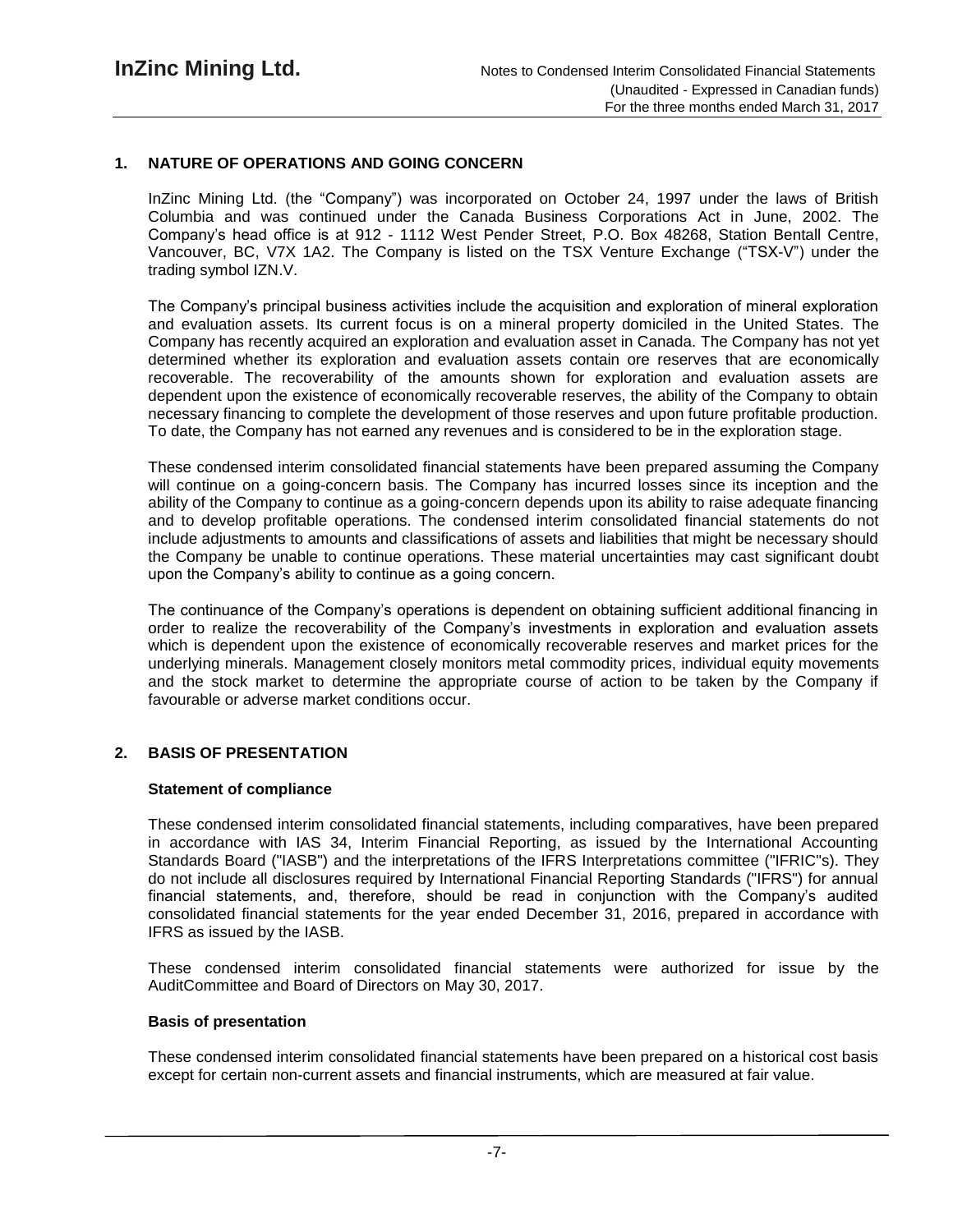### **2. BASIS OF PRESENTATION (continued)**

#### **Functional and presentation currency**

In addition, these condensed interim consolidated financial statements have been prepared using the accrual basis of accounting, except for cash flow information.

These condensed interim consolidated financial statements are presented in Canadian dollars, unless otherwise noted, which is the functional currency of the parent and of its subsidiary.

#### **Basis of consolidation**

These condensed interim consolidated financial statements of the Company include the accounts of the Company and its wholly-owned subsidiary, N.P.R. (US) Inc., a Nevada corporation, the principal activity of which is exploration in the United States. Control exists when the Company has the power, directly or indirectly, to govern the financial and operating policies of an entity so as to obtain benefits from its activities. All inter-company transactions and balances have been eliminated upon consolidation.

#### **Significant estimates**

The preparation of these condensed interim consolidated financial statements in conformity with IFRS requires management to make certain estimates, judgments and assumptions that affect the reported amounts of assets and liabilities at the date of the condensed interim consolidated financial statements and the reported expenses during the period.

Although management uses historical experience and its best knowledge of the amount, events or actions to form the basis for judgments and estimates, actual results may differ from these estimates.

Critical estimates exercised in apply accounting policies that have the most significant effects on the amounts recognized in the condensed interim consolidated financial statements are as follows:

#### Economic recoverability and probability of future economic benefits of exploration and evaluation assets

Management has determined that exploration, evaluation, and related costs incurred which were capitalized may have future economic benefits and may be economically recoverable. Management uses several criteria in its assessments of economic recoverability and probability of future economic benefits including, geologic and other technical information, a history of conversion of mineral deposits with similar characteristics to its own properties to proven and probable mineral reserves, the quality and capacity of existing infrastructure facilities, evaluation of permitting and environmental issues and local support for the project.

#### Valuation of share-based compensation

The Company uses the Black-Scholes Option Pricing Model for valuation of share-based compensation. Option pricing models require the input of subjective assumptions including expected price volatility, interest rate, and forfeiture rate. Changes in the input assumptions can materially affect the fair value estimate and the Company's earnings and equity reserves.

#### Income taxes

In assessing the probability of realizing deferred tax assets, management makes estimates related to expectation of future taxable income, applicable tax opportunities, expected timing of reversals of existing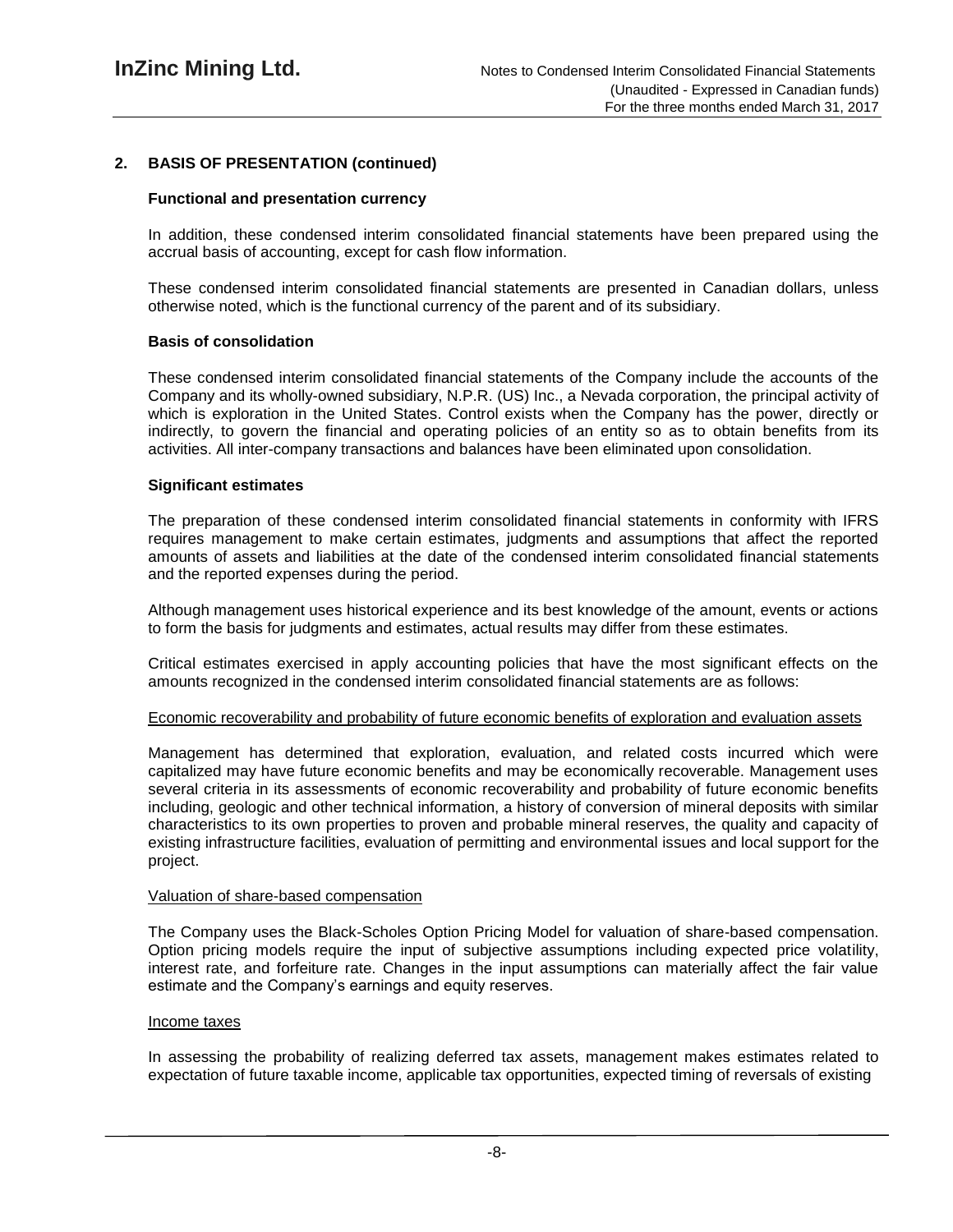### **2. BASIS OF PRESENTATION (continued)**

#### Income taxes (continued)

temporary differences and the likelihood that tax positions taken will be sustained upon examination by applicable tax authorities. In making its assessments, management gives additional weight to positive and negative evidence that can be objectively verified.

### **Significant judgement**

Information about critical judgments in applying accounting policies that have the most significant effect on the amounts recognized in these condensed interim consolidated financial statements are, but are not limited to, as follows:

#### Determination of functional currency

The Company determines the functional currency through an analysis of several indicators such as expenses and cash flow, financing activities, retention of operating cash flows, and frequency of transactions with the reporting entity.

### **3. SIGNIFICANT ACCOUNTING POLICIES**

There have been no significant changes to the Company's significant accounting policies from those disclosed in the consolidated financial statements for the year ended December 31, 2016.

### **New and amended IFRS pronouncements**

A number of new standards, amendments to standards and interpretations applicable to the Company are not yet effective and have not been applied in preparing these condensed interim consolidated financial statements.

- a. IFRS 9, "Financial Instruments", replaces the guidance in IAS 39, "Financial Instruments: Recognition and Measurement", and includes requirements for recognition and measurement, impairment, derecognition and general hedge accounting. The standard is effective for annual periods beginning on or after January 1, 2018, with earlier application permitted. The Company does not intend to early adopt IFRS 9.
- b. IFRS 15, "Revenue from Contracts with Customers", establishes principles that an entity shall apply to report useful information to users of financial statements about the nature, amount, timing and uncertainty of revenue and cash flows arising from a contract with a customer. The standard is effective for annual periods beginning on or after January 1, 2018, with earlier application permitted. The Company does not intend to early adopt IFRS 15.

None of the remaining standards and amendments to standards and interpretations are expected to have a significant effect on the condensed interim consolidated financial statements of the Company.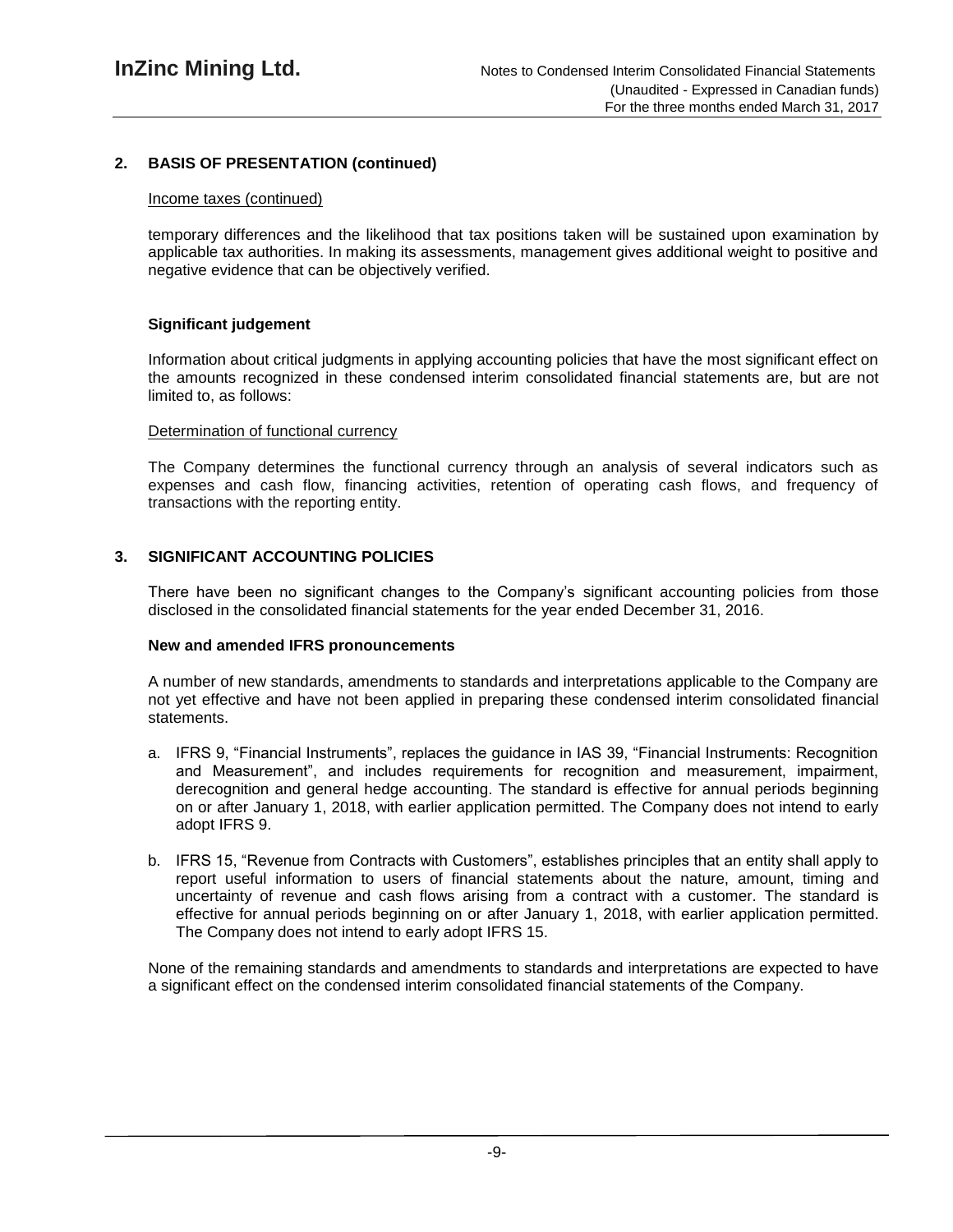# **4. CASH**

Cash is comprised of cash in Canadian and US financial institutions:

|                                         | <b>March 31, 2017</b> | December 31, 2016 |
|-----------------------------------------|-----------------------|-------------------|
| Cash in US financial institutions       | 277                   | 461               |
| Cash in Canadian financial institutions | 459.564               | 482,268           |
| Total cash                              | 459.841               | 482.729           |

# **5. RECEIVABLES**

Trade and other receivables were comprised of the following:

|                       |    | March 31, 2017 | <b>December 31, 2016</b> |
|-----------------------|----|----------------|--------------------------|
| <b>GST</b> receivable |    | 2.104          | 35.294                   |
| Other receivables     |    | 5.331          |                          |
|                       | S. | .435           | 35.294                   |

# **6. MARKETABLE SECURITIES**

Marketable securities are classified as available for sale financial instruments, which are adjusted to market value. As at March 31, 2017 the fair market value of the securities held was \$1,708 (December 31, 2016 - \$1,874).

# **7. EXPLORATION AND EVALUATION ASSETS**

Title to exploration and evaluation assets involves inherent risks due to difficulties of determining the validity of certain mineral claims and leases as well as the potential for problems arising from the frequently ambiguous conveyancing history characteristic of many exploration and evaluation assets. The Company has investigated title to its exploration and evaluation asset and, to the best of its knowledge, title is in good standing.

### **West Desert Property**

The Company holds a 100% interest in various mining claims and a mineral lease referred to as the West Desert Property, located in Utah, USA.

### **Indy Property**

On October 18, 2016, the Company entered into an option agreement with Pac Shield Resources Inc. ("PSR"), a private British Columbia company, to acquire a one hundred percent (100%) interest in and to certain mineral claims located in the central British Columbia referred to as the Indy Property ("Indy").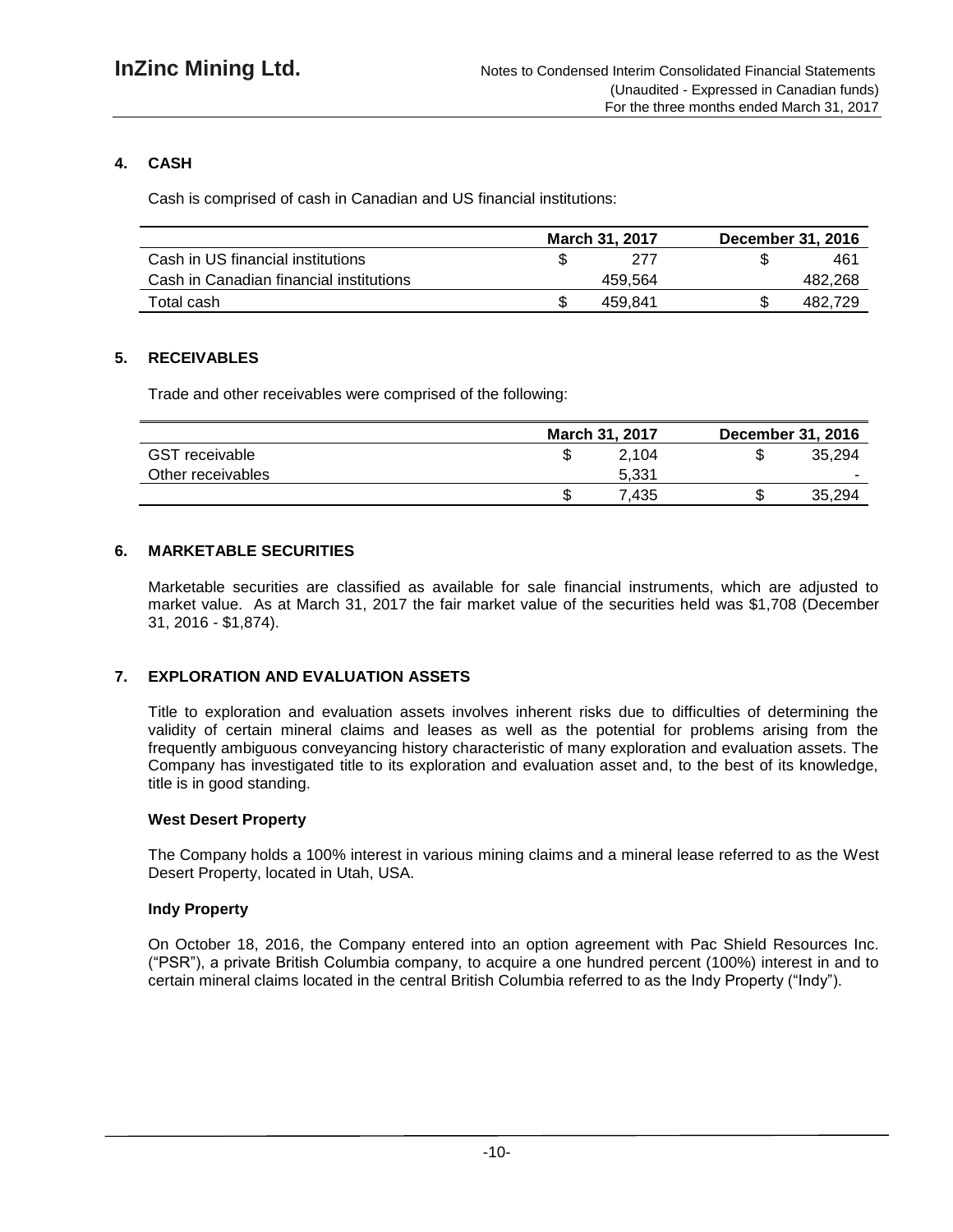### **7. EXPLORATION AND EVALUATION ASSETS (continued)**

### **Indy Property (continued)**

To acquire Indy, the Company must make cash payments totaling \$305,000, issue a total of 2,100,000 common shares, and complete work commitments of \$2,600,000, as follows:

|                            | <b>Acquisition</b> | <b>Acquisition</b> | Work        |
|----------------------------|--------------------|--------------------|-------------|
|                            | in cash            | in shares          | commitments |
| March 24, 2017 (completed) | \$                 | 200,000            |             |
| April 4, 2017 (Note 15)    | 30,000             |                    |             |
| January 29, 2018           | 25,000             | 200,000            | 75,000      |
| January 29, 2019           | 25,000             | 300,000            | 200,000     |
| January 29, 2020           | 25,000             | 400,000            | 325,000     |
| January 29, 2021           | 75,000             | 500,000            | 750,000     |
| January 29, 2022           | 125,000            | 500,000            | 1,250,000   |
|                            | 305,000            | 2,100,000          | \$2,600,000 |

In addition, a \$500,000 cash payment and the issuance of 500,000 shares of the Company will be made to PSR if the Company files a technical report establishing a 500,000,000 pound zinc resource on the property. A further \$500,000 cash payment will be made to PSR should the Company file a technical report establishing a 750,000,000 pound zinc resource on the property.

The property is subject to a 1.0% net smelter returns royalty ("NSR") held by PSR (the "PSR NSR") and a 1.5% NSR held by Kerry Curtis, a director, Chairman of the Board and the interim Chief Executive Officer of the Company, and a director and the controlling shareholder of PSR. On exercise of the option and prior to completion of a feasibility study on the property, the Company has the right to purchase the PSR NSR for \$1,500,000.

The following table represents expenditures incurred on the exploration and evaluation assets during the three months ended March 31, 2017:

|                                        | <b>West Desert</b> | <b>Indy</b>  | Total         |
|----------------------------------------|--------------------|--------------|---------------|
| <b>Acquisition costs</b>               |                    |              |               |
| Balance, December 31, 2016             | \$<br>394,127      | \$           | \$<br>394.127 |
| Additions during the period:           |                    |              |               |
| Shares issued                          |                    | 48.000       | 48,000        |
| Balance, March 31, 2017                | 394,127            | 48.000       | 442,127       |
|                                        |                    |              |               |
| <b>Deferred exploration costs</b>      |                    |              |               |
| Balance, December 31, 2016             | 5,275,540          |              | 5,275,540     |
| Additions during the period:           |                    |              |               |
| Field costs                            | 1,082              |              | 1,082         |
| Geological, geochemical, geophysical   |                    | 2,231        | 2,231         |
| Property holding costs, taxes and fees | 2,491              |              | 2,491         |
|                                        | 3.573              | 2,231        | 5,804         |
| Balance, March 31, 2017                | 5,279,113          | 2,231        | 5,281,344     |
| <b>Total, March 31, 2017</b>           | \$5,673,240        | \$<br>50,231 | \$5,723,471   |

#### **Reclamation deposit**

The Company has reclamation bonds of \$126,251 (December 31, 2016 - \$127,360) to cover potential disturbances on the West Desert property.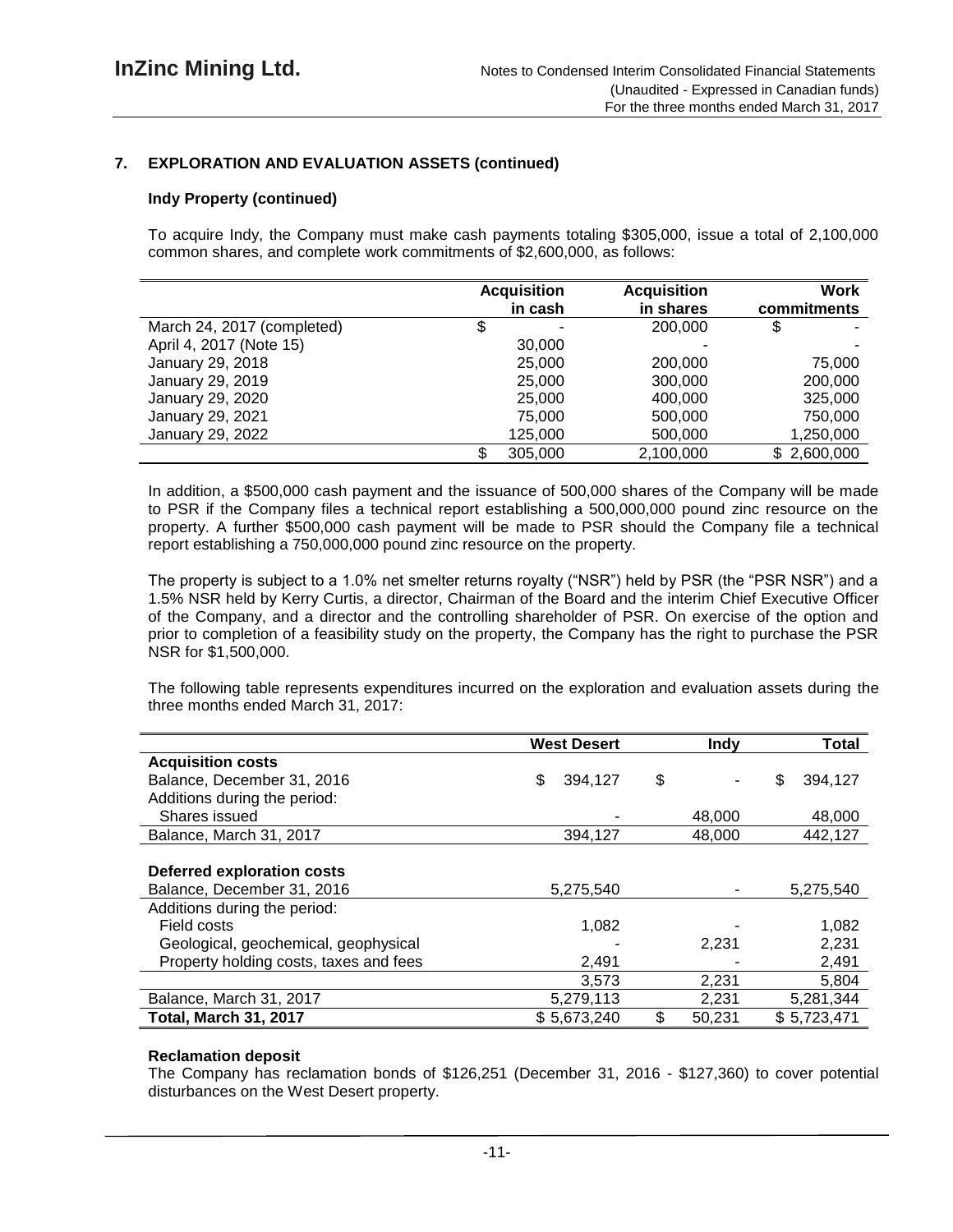### **8. ACCOUNTS PAYABLE AND ACCRUED LIABILITIES**

Accounts payable and accrued liabilities were comprised of the following:

|                        | March 31, 2017 | December 31, 2016 |
|------------------------|----------------|-------------------|
| Trade payables         | 20.972         | 43.055            |
| Accrued liabilities    | 17.750         |                   |
| Due to related parties | 14.322         | 6.372             |
| Total                  | 53.044         | 49.427            |

### **9. SHARE CAPITAL AND RESERVES**

#### **Common shares**

The Company has authorized share capital of unlimited common shares without par value.

During the three months ended March 31, 2017, the Company issued:

- i. 200,000 common shares, valued at \$48,000, pursuant to the Indy option agreement; and
- ii. 500,000 common shares, for proceeds of \$50,000, pursuant to the exercise of stock options.

#### **Stock options**

The Company grants stock options to employees and consultants as compensation for services, pursuant to its incentive Share Option Plan (the "Plan"). Options issued must have an exercise price greater than or equal to the "Discounted Market Price" of the Company's stock on the grant date. Options have a maximum expiry period of up to five years from the grant date and vest at such time as may be determined by the Board of Directors at the date of the grant. Options granted to consultants performing investor relations activities shall vest in stages over a 12-month period with a maximum of one-quarter of the options vesting in any three-month period. The number of options that may be issued under the Plan is limited to no more than 10% of the Company's issued and outstanding shares on the grant date.

During the three months ended March 31, 2017, the Company did not grant any options. During the three months ended March 31, 2017, the Company expensed \$20,636 (2016 - \$Nil), which was recorded in share-based compensation.

Option transactions are summarized as follows:

|                             | <b>Number of Options</b> | <b>Exercise Price (\$)</b> |
|-----------------------------|--------------------------|----------------------------|
| Balance - December 31, 2015 | 2,650,000                | $0.100^{(1)}$              |
| Granted during the period   | 3,150,000                | 0.093(1)                   |
| Exercised during the period | (450,000)                | 0.100                      |
| Balance - December 31, 2016 | 5,350,000                | 0.096(1)                   |
| Exercised during the period | (500,000)                | 0.100                      |
| Balance - March 31, 2017    | 4,850,000                | 0.096(1)                   |
| Exercisable                 | 3,775,000                | 0.096(1)                   |

 $(1)$  weighted average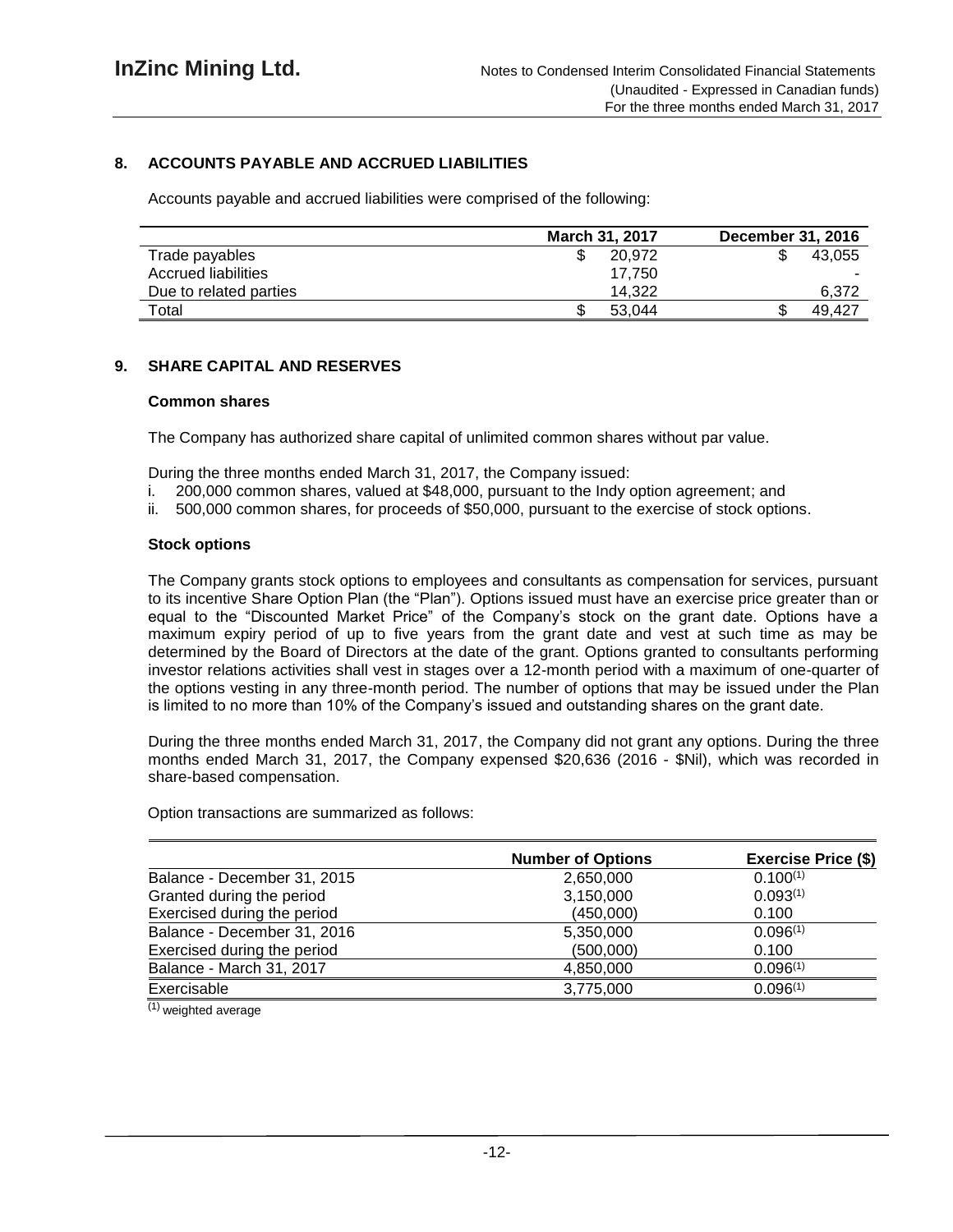### **9. SHARE CAPITAL AND RESERVES (continued)**

### **Stock options (continued)**

Options outstanding as at March 31, 2017 are as follows:

| <b>Number of Options</b> | <b>Exercise Price (\$)</b> | <b>Expiry Date</b> | <b>Contractual life</b><br>remaining (years) |
|--------------------------|----------------------------|--------------------|----------------------------------------------|
| 1,700,000                | 0.10                       | November 2, 2017   | 0.59                                         |
| 2,650,000                | 0.09                       | May 31, 2021       | 4.17                                         |
| 500,000                  | 0.11                       | June 21, 2021      | 4.23                                         |
| 4,850,000                |                            |                    | $2.92^{(1)}$                                 |
| $\sim$ $\sim$ $\sim$     |                            |                    |                                              |

(1) weighted average

#### **Warrants**

Warrant transactions are summarized as follows:

|                              | <b>Number of Warrants</b> | <b>Exercise Price (\$)</b> |
|------------------------------|---------------------------|----------------------------|
| Balance - December 31, 2015  | 4.866.819                 | $0.30^{(1)}$               |
| Expired during the period    | (353, 119)                | $0.30^{(1)}$               |
| Balance - March 31, 2917 and |                           |                            |
| March 31, 2017               | 4,513,700                 | $0.30^{(1)}$               |
| $(1)$ weighted average       |                           |                            |

weighted average

Warrants outstanding as at March 31, 2017 are as follows:

| <b>Number of Warrants</b> | <b>Exercise Price (\$)</b> | <b>Expiry Date</b> | <b>Contractual life</b><br>remaining (years) |
|---------------------------|----------------------------|--------------------|----------------------------------------------|
| 1,666,700                 | 0.30                       | August 29, 2017    | 0.41                                         |
| 2.847.000                 | 0.30                       | September 30, 2017 | 0.50                                         |
| 4,513,700                 |                            |                    | $0.47^{(1)}$                                 |

(1) weighted average

# **10. RELATED PARTY TRANSACTIONS**

The Company entered into the following transactions with related parties during the three months ended March 31, 2017:

#### **Summary of key management personnel compensation**

|                                      | For the three months ended |                |  |        |  |
|--------------------------------------|----------------------------|----------------|--|--------|--|
|                                      | March 31, 2017             | March 31, 2016 |  |        |  |
| Short-term benefits paid or accrued: |                            |                |  |        |  |
| Management fees                      | \$                         |                |  | 21,000 |  |
| Office and miscellaneous             |                            | 9,000          |  |        |  |
| Professional fees                    | 9,000                      |                |  | 4,500  |  |
| Share-based compensation             |                            | 5,476          |  |        |  |
|                                      |                            | 23,476         |  | 25,500 |  |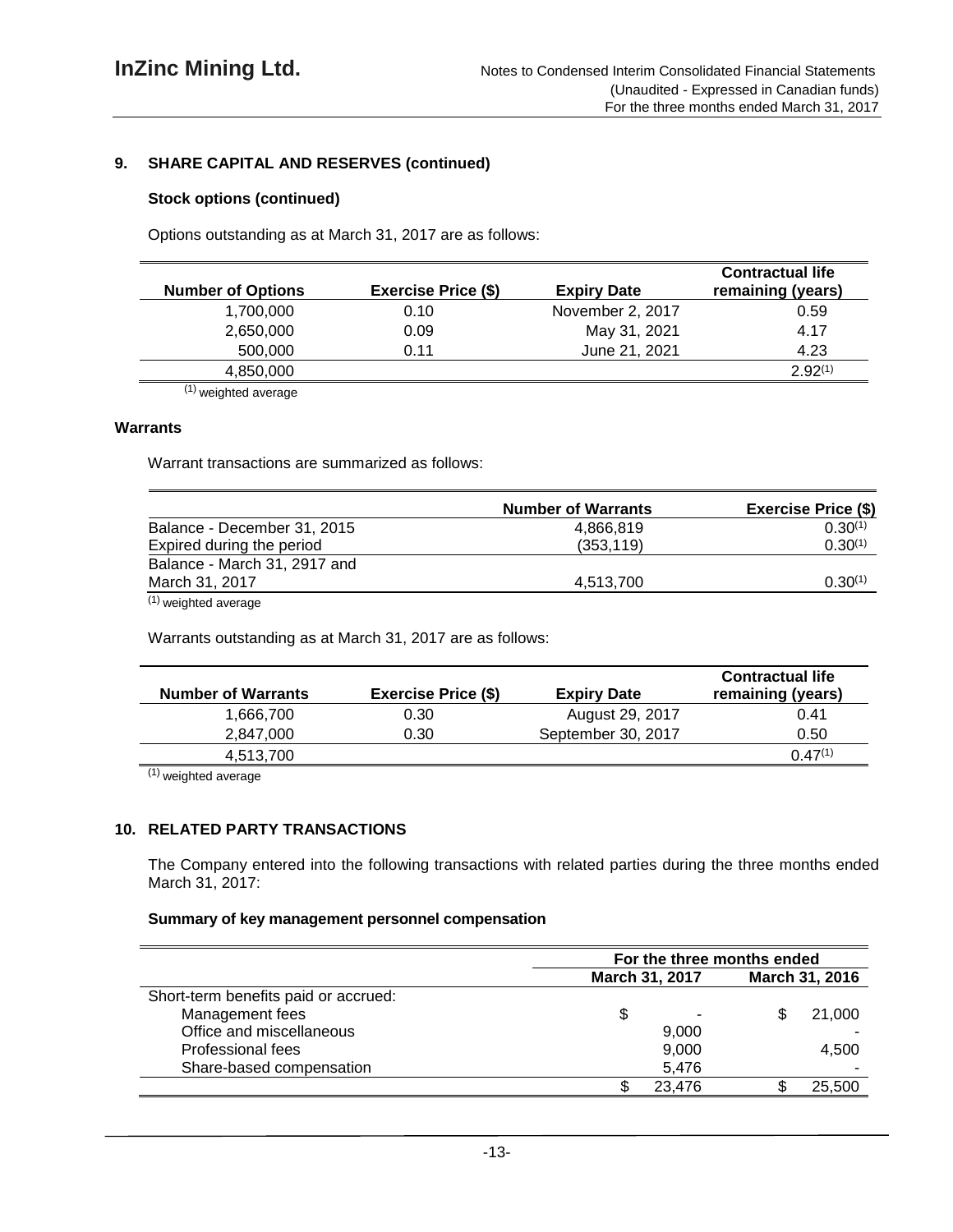### **10. RELATED PARTY TRANSACTIONS (continued)**

#### **Summary of transactions with other related parties**

The following amounts were incurred with respect to the Company's non-executive directors:

|                          |                       | For the three months ended |  |  |  |
|--------------------------|-----------------------|----------------------------|--|--|--|
|                          | <b>March 31, 2017</b> | <b>March 31, 2016</b>      |  |  |  |
| Share-based compensation | .966                  |                            |  |  |  |

Included in rent is \$2,250 (March 31, 2016 - \$Nil) paid or accrued to a company related by the CFO and \$Nil (March 31, 2016 - \$6,000) paid or accrued at cost to a company related by a common ex-director.

Included in accounts payable and accrued liabilities are amounts owing to related parties of \$14,322 (December 31, 2016 - \$6,372).

### **11. SUPPLEMENTAL DISCLOSURE WITH RESPECT TO CASH FLOWS**

For the three months ended March 31, 2017, the Company's significant non-cash transactions consisted of:

- i. shares issued for acquisition of exploration and evaluation assets of \$48,000;
- ii. change in fair market value of marketable securities of \$166; and
- iii. allocation of reserves on exercise of options of \$40,000.

There were no significant non-cash transactions for the three months ended March 31, 2016.

#### **12. SEGMENTED INFORMATION**

The Company operates in one industry segment being the acquisition and exploration of mineral exploration and evaluation assets. The total assets attributable to the geographical locations relate primarily to exploration and evaluation assets and are all located as follows:

|                                   | <b>United States</b> | Canada                   | Total     |
|-----------------------------------|----------------------|--------------------------|-----------|
| December 31, 2016                 |                      |                          |           |
| Exploration and evaluation assets | 5,669,667            | $\overline{\phantom{a}}$ | 5,669,667 |
|                                   |                      |                          |           |
| <b>March 31, 2017</b>             |                      |                          |           |
| Exploration and evaluation assets | 5.673.240            | 50.231                   | 5.723.471 |

### **13. FINANCIAL INSTRUMENTS AND RISK MANAGEMENT**

Financial instruments measured at fair value are classified into one of three levels in the fair value hierarchy according to the relative reliability of the inputs used to estimate the fair values. The three levels of the fair value hierarchy are:

- Level 1 Unadjusted quoted prices in active markets for identical assets or liabilities;
- Level 2 Inputs other than quoted prices that are observable for the asset or liability either directly or indirectly; and
- Level 3 Inputs that are not based on observable market data.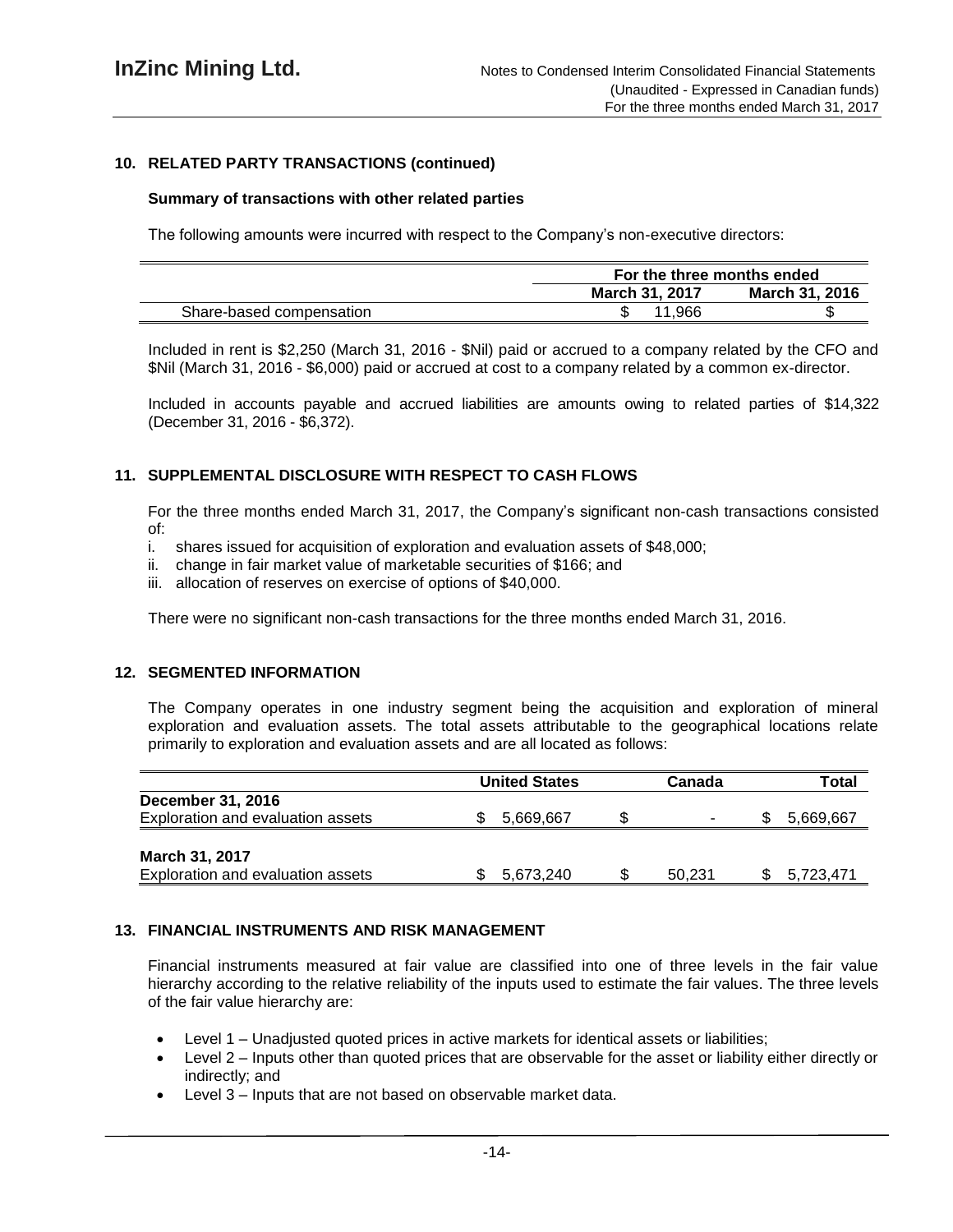### **13. FINANCIAL INSTRUMENTS AND RISK MANAGEMENT (continued)**

Cash and marketable securities are measured at fair value using level 1 inputs. The value of receivables, reclamation deposit, and accounts payable and accrued liabilities approximates their carrying values.

The Company is exposed to a variety of financial risks by virtue of its activities including currency, credit, interest rate, liquidity and price risk.

#### *Credit risk*

The Company is exposed to industry credit risks arising from its cash holdings and receivables. The Company manages credit risk by placing cash with major Canadian financial institutions. The Company's receivables are due from the Federal Government of Canada. Management believes that credit risk related to these amounts is nominal.

#### *Liquidity risk*

Liquidity risk is the risk that the Company will not have sufficient funds to meet its financial obligations when they are due. To manage liquidity risk, the Company reviews additional sources of capital and financing to continue its operations and discharge its commitments as they become due.

#### *Interest rate risk*

Interest rate risk is the risk that the fair value of future cash flows of a financial instrument will fluctuate because of changes in market interest rates. As of March 31, 2017, the Company held an interest bearing demand deposit with a face value \$321,944. A change in interest rates of 1% will change income by \$3,219 per annum.

#### *Foreign currency risk*

The Company is exposed to foreign currency risk on fluctuations related to cash and accounts payables and accrued liabilities that are denominated in United States Dollars. However, management believes the risk is not currently significant.

#### *Price risk*

The Company has limited exposure to price risk with respect to commodity and equity prices. Equity price risk is defined as the potential adverse impact on the Company's earnings due to movements in individual equity prices or general movements in the level of the stock market. Commodity price risk is defined as the potential adverse impact on earnings and economic value due to commodity price movements and volatilities.

### **14. CAPITAL MANAGEMENT**

The Company manages its capital structure and makes adjustments to it, based on the funds available to the Company, in order to support the acquisition and exploration of exploration and evaluation assets. The Board of Directors does not establish quantitative return on capital criteria for management, but rather relies on the expertise of the Company's management to sustain future development of the business. The Company defines capital that it manages as share capital, options and warrants.

The properties in which the Company currently has an interest are in the exploration stage; as such the Company has historically relied on the equity markets to fund its activities.